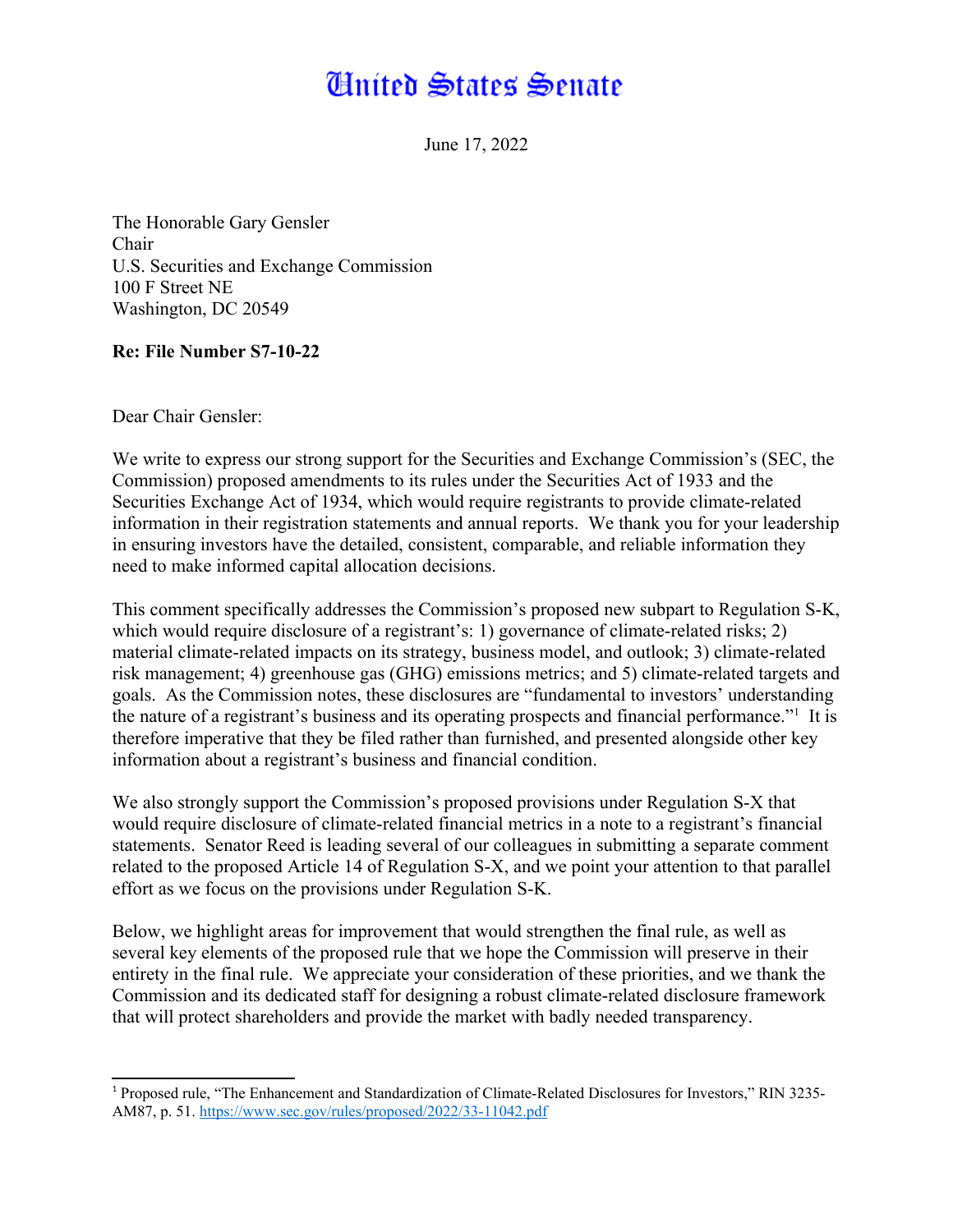#### **Areas for improvement**

#### **1) Political influencing activities**

<span id="page-1-0"></span>We were disappointed to see no mention of lobbying or other influencing activities in the Commission's proposed rule. As we wrote to you on March 16, [2](#page-1-1)022.<sup>2</sup> registrants' anti-climate lobbying efforts—both directly and via their membership in trade associations and other dark money groups—have been some of the most damaging impediments to federal climate action. This lobbying has directly undermined climate action in the Congress and at executive agencies. And in many cases, these anti-climate lobbying efforts are abetted by individual companies that purport to have lofty climate commitments. That is why, in addition to mandating disclosure of progress towards climate-related goals, the SEC should require registrants to disclose political influencing activities. The basis for this requirement can be found throughout the proposed rule.

First, the proposed rule would require a registrant to disclose its processes for identifying, assessing, and managing climate-related risks ("risk management disclosure"). When describing the process of *identifying and assessing* climate risks, a registrant would be required to disclose, "How it considers existing or likely regulatory requirements or policies, such as GHG emissions limits." When describing the process of *managing* climate risks, a registrant would be required to disclose, "How it decides whether to mitigate, accept, or adapt to a particular risk."[3](#page-1-3)

<span id="page-1-2"></span>It is critical that the Commission understand that for emissions-intensive registrants, transition risk is policy risk. Such registrants can manage that risk in one of two ways. They can seek to transition their production processes and products to lower carbon alternatives. Or, they can seek to use their political influence *to prevent the climate transition entirely*. If a registrant is using its political influence to prevent the adoption of policies or regulatory requirements that would address the climate crisis, particularly when such an effort is at odds with the registrant's publicfacing goals on climate, that political effort is a risk management strategy in itself, and it must be disclosed. It is also, we would note, a particularly risky risk management strategy, as numerous experts have warned that the longer it takes to implement climate policy measures, the greater the chances that carbon intensive firms will end up with significant stranded assets.<sup>[4](#page-1-5)</sup>

<span id="page-1-8"></span><span id="page-1-6"></span><span id="page-1-4"></span>Second, the rule would require a registrant to disclose whether and how its board sets climaterelated targets or goals, and how the board oversees progress against those targets or goals "governance disclosure: board oversight").<sup>[5](#page-1-7)</sup> Political influencing disclosure could certainly "provide investors with insight into how a registrant's board considers climate-related risks."<sup>[6](#page-1-9)</sup> The board oversees climate risk management, progress towards climate goals, *and* political influencing activities. The latter is part and parcel of the first two, and the Commission should require relevant disclosure in its final rule.

<span id="page-1-1"></span>[<sup>2</sup>](#page-1-0) [https://www.whitehouse.senate.gov/news/release/ahead-of-expected-sec-climate-rule-whitehouse-calls-for](https://www.whitehouse.senate.gov/news/release/ahead-of-expected-sec-climate-rule-whitehouse-calls-for-increased-climate-lobbying-disclosure-requirements)[increased-climate-lobbying-disclosure-requirements](https://www.whitehouse.senate.gov/news/release/ahead-of-expected-sec-climate-rule-whitehouse-calls-for-increased-climate-lobbying-disclosure-requirements)

<span id="page-1-3"></span><sup>&</sup>lt;sup>[3](#page-1-2)</sup> Proposed rule, "The Enhancement and Standardization of Climate-Related Disclosures for Investors," p. 101.

<span id="page-1-5"></span>[<sup>4</sup>](#page-1-4) *See*, *e.g*., Jean-François Mercure, *et al*., "Macroeconomic impact of stranded fossil fuel assets," *Nature Climate Change*, Vol. 8, pgs. 588 – 593 (2018),<https://www.nature.com/articles/s41558-018-0182-1>

<span id="page-1-9"></span><span id="page-1-7"></span><sup>&</sup>lt;sup>[5](#page-1-6)</sup> Proposed rule, "The Enhancement and Standardization of Climate-Related Disclosures for Investors," p. 94.  $6$  Ibid., p. 95.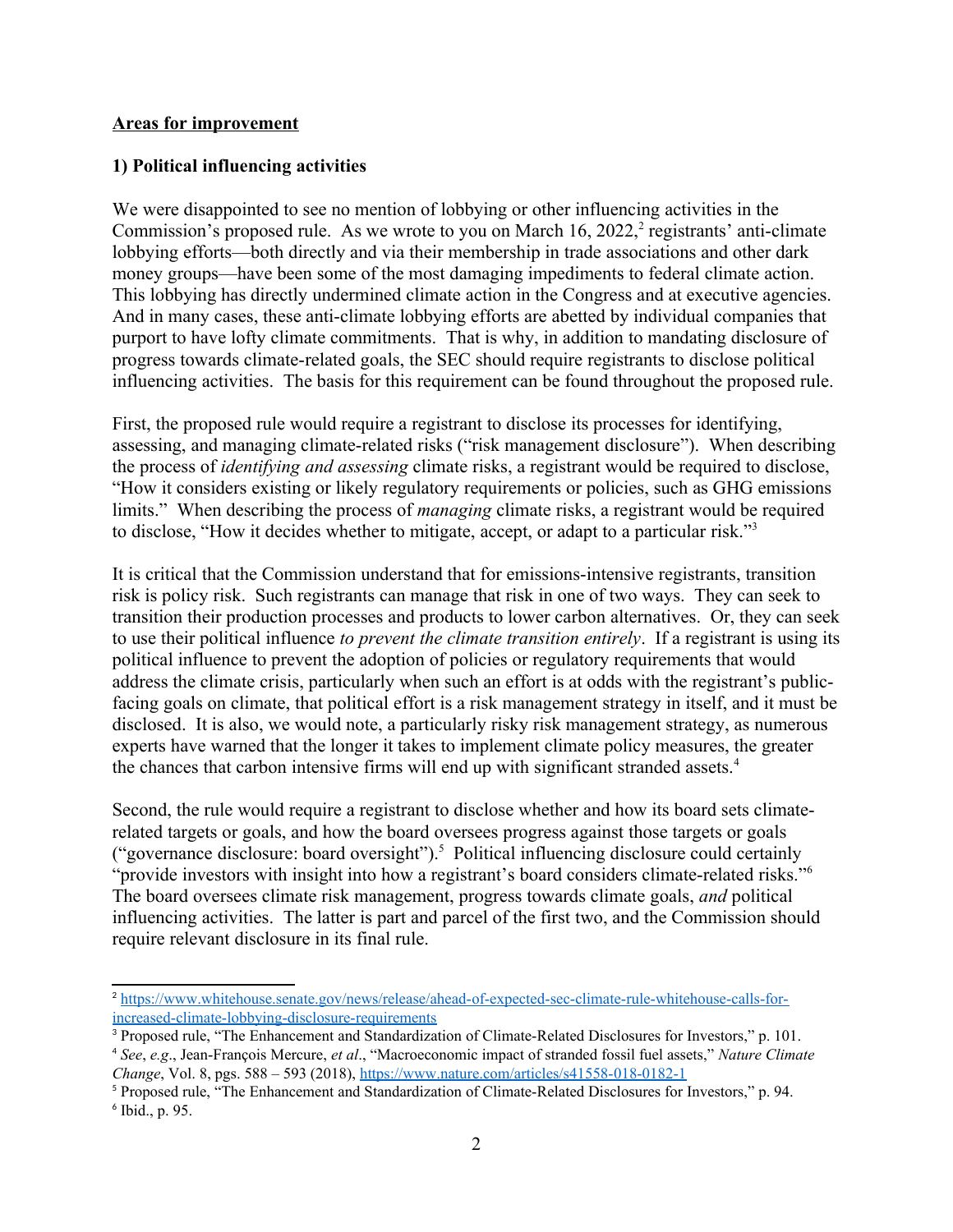With respect to what should be disclosed, we believe that the Commission should require registrants to disclose the percentage (by time or dollars spent) of lobbying (both direct and indirect through trade associations and other groups of which a registrant is a member) devoted to both pro- and anti-climate legislation and regulations; the specific legislation or regulations on which companies lobbied for or against; and the specific individuals lobbied. Current lobbying disclosure rules are inadequate, and do not provide investors with the level of granularity necessary to carefully assess a registrant's climate-related political influencing activities.

# **2) Quantitative threshold for Scope 3 disclosure**

<span id="page-2-0"></span>As the Commission notes.<sup>[7](#page-2-1)</sup> capital markets are now assigning financial value to Scope 3 emissions: indirect emissions that result from a company's activities, but are generated from sources that are not owned or controlled by the company. Although registrants would be required to assess the qualitative factors that might make Scope 3 emissions material, this is an inherently subjective measure. The rule does not currently propose a firm quantitative threshold for determining materiality of Scope 3 emissions, but it notes that some companies already rely on a quantitative measure for their voluntary disclosures. For example, the Science Based Targets Initiative establishes that if a company's relevant Scope 3 emissions are 40 percent or more of its total emissions, a Scope 3 target is required.<sup>[8](#page-2-3)</sup>

<span id="page-2-4"></span><span id="page-2-2"></span>Although we support the Commission's explanation of materiality throughout the proposed rule, in the absence of guardrails, allowing registrants to determine the materiality of their Scope 3 emissions may lead to underreporting. We feel the Commission should establish a quantitative threshold for mandatory disclosure of Scope 3 emissions.<sup>[9](#page-2-5)</sup> For instance, a study by Ceres found that few of the highest-emitting companies in the North American food and agriculture sector are voluntarily disclosing Scope 3 emissions. This is despite the fact that Scope 3 emissions from supply chains represent 80 percent or more of many food companies' total emissions, including from agriculture and land-use change (more on that point below).[10](#page-2-7)

# <span id="page-2-6"></span>**3) Sector-specific disclosures**

<span id="page-2-8"></span>The proposed rule states that for registrants in the financial sector, Scope 3 emissions disclosures "would likely include the emissions from companies that the registrant provides debt or equity financing to ('financed emissions')."[11](#page-2-9) We strongly urge the Commission to consider strengthening this provision to explicitly require financed emissions disclosure from all reporting financial institutions.

This should include mandatory disclosure of so-called "facilitated emissions" from off-balance sheet activities, like underwriting, that constitute services rather than direct financing. The proposed rule repeatedly references the Partnership for Carbon Accounting Financials (PCAF), a group that has already explored a framework for facilitated emissions disclosure.[12](#page-2-11) Capital

<span id="page-2-10"></span><span id="page-2-1"></span> $<sup>7</sup>$  $<sup>7</sup>$  $<sup>7</sup>$  Ibid., p. 173.</sup>

<span id="page-2-3"></span>[<sup>8</sup>](#page-2-2) Ibid., p. 165.

<span id="page-2-5"></span><sup>&</sup>lt;sup>[9](#page-2-4)</sup> The Commission poses this question on p. 176 of the proposed rule.

<span id="page-2-7"></span><sup>&</sup>lt;sup>[10](#page-2-6)</sup> <https://www.ceres.org/climate/ambition2030/food#company-benchmark>

<span id="page-2-9"></span><sup>&</sup>lt;sup>[11](#page-2-8)</sup> Proposed rule, "The Enhancement and Standardization of Climate-Related Disclosures for Investors," p. 196.

<span id="page-2-11"></span>[<sup>12</sup>](#page-2-10) <https://carbonaccountingfinancials.com/files/consultation-2021/pcaf-capital-market-instruments-paper.pdf>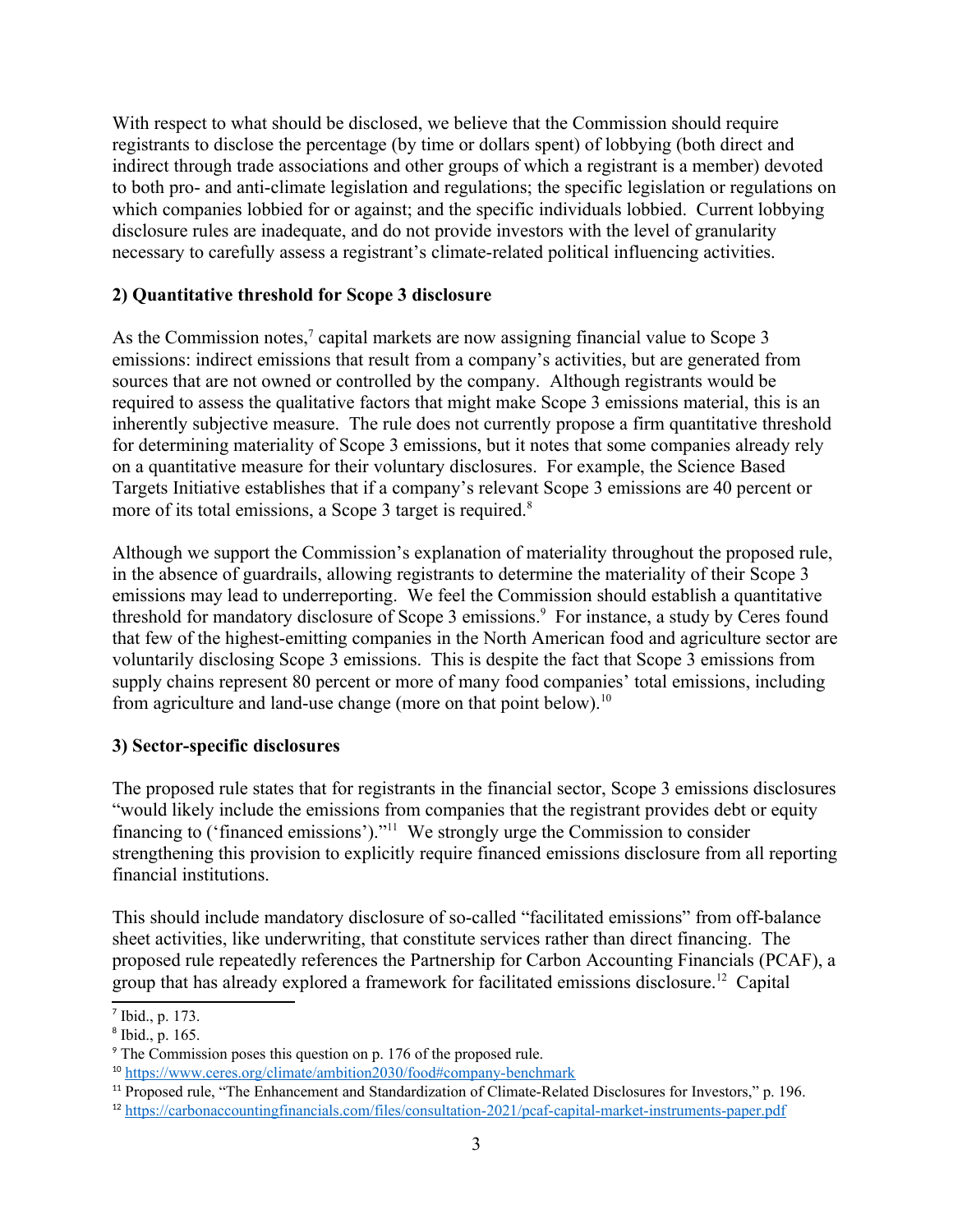markets transactions are key products that banks sell to their corporate clients; as such, any emissions enabled by these transactions result from "use of the registrant's products by third parties" and are Scope 3 emissions. And although investors ultimately hold these capital markets instruments for the long term, banks should still disclose their facilitated emissions. As PCAF notes: "Double counting is common when it comes to Scope 3 GHG accounting, and it should not necessarily mean that banks should avoid accounting for or reporting facilitated financing activities<sup>"[13](#page-3-1)</sup>

<span id="page-3-2"></span><span id="page-3-0"></span>Finally, the Commission should make clear that Scope 3 emissions from the forest, food, and land sectors are material. These land-intensive industries make significant contributions to global emissions, particularly from land-use change and deforestation driven by tropical commodities. Downstream registrants contributing to tropical commodity-driven deforestation include major food, beverage, and retail companies, and their forest and land-use emissions are currently underreported.[14](#page-3-3) The Commission should explicitly require companies in the forest, food, and land-use sectors, and other companies with high natural resource dependencies in tropical commodity supply chains, to disclose these Scope 3 emissions. Registrants could rely on guidance from the Task Force on Nature-Related Financial Disclosures, which is closely aligned with the guidance from the Task Force on Climate-Related Financial Disclosures that underpins the SEC's proposed rule.

# **Key elements of the rule to preserve**

# **1) Scope 3 disclosure**

Disclosure of Scope 1 and 2 emissions alone conveys a very incomplete picture of the climaterelated risks to which companies are exposed. Indeed, many companies that are *most exposed* to climate transition risks are also the ones for whom Scope 3 emissions comprise the largest share of total emissions—for example, fossil fuel producers.

<span id="page-3-4"></span>A study of 25 major multinational corporations found that Scope 3 emissions accounted for 87 percent of a particular company's total emissions on average, but only 8 of 25 companies voluntarily disclosed even a moderate level of detail on their plans to address those emissions.<sup>[15](#page-3-5)</sup> If registrants are not required to report their Scope 3 emissions, the most carbon-intensive companies that are least prepared for a low-carbon transition will give investors a misleading picture of their portfolio risk exposure. And, as investors have noted, requiring only Scope 1 and 2 disclosure can incentivize polluting companies to merely outsource their emissions to other partners in their supply chains, shuffling around their transition risks but not actually addressing them $16$ 

<span id="page-3-6"></span><span id="page-3-1"></span> $13$  Ibid.

<span id="page-3-3"></span>[<sup>14</sup>](#page-3-2) <https://www.sec.gov/comments/climate-disclosure/cll12-8915614-244869.pdf>

<span id="page-3-5"></span>[<sup>15</sup>](#page-3-4) <https://newclimate.org/2022/02/07/corporate-climate-responsibility-monitor-2022/>

<span id="page-3-7"></span>[<sup>16</sup>](#page-3-6) <https://www.sec.gov/comments/climate-disclosure/cll12-20118792-271629.pdf>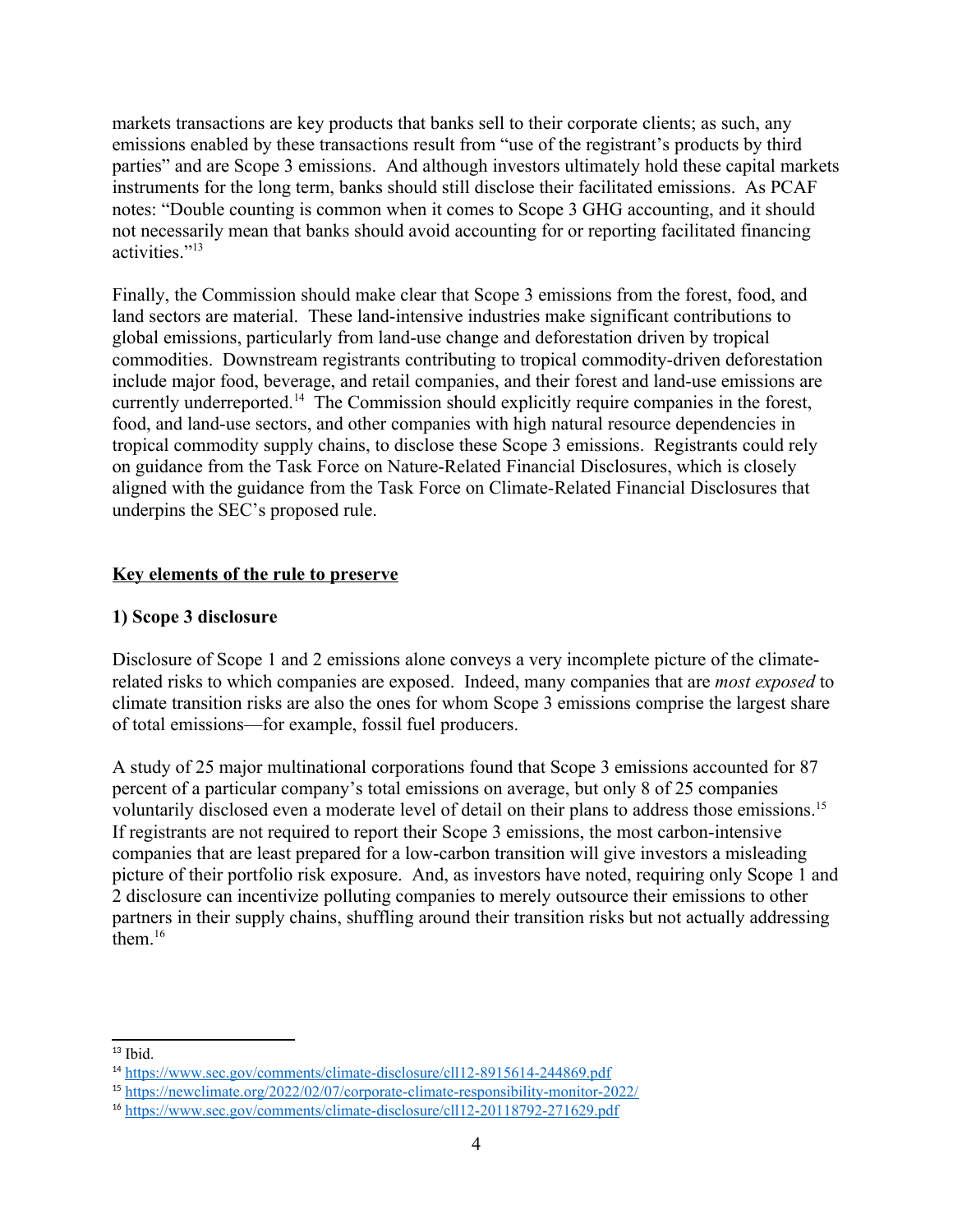<span id="page-4-0"></span>The technical work of calculating Scope 3 emissions is well underway.<sup>[17](#page-4-1)</sup> The Commission's rule is thoughtfully crafted and not overly burdensome, requiring disclosure of Scope 3 emissions only if particular circumstances are met; as currently written, the proposed rule only mandates disclosure if Scope 3 emissions are material or if the registrant has set a GHG emissions reduction target that includes Scope 3. The Commission has proposed a targeted safe harbor for Scope 3 emissions data as long as they are disclosed in good faith. Furthermore, if no granular activity data are available to a registrant, the registrant is permitted to use an emission factor based on economic data, which the Environmental Protection Agency publishes. This flexibility may be important for some privately held companies with data collection challenges, like small family farm operations, that supply registrants responsible for Scope 3 disclosures. Finally, once all registrants are disclosing Scope 1 and 2 emissions, information on Scope 3 will be much more accessible—and all registrants have an additional year to begin complying with the Scope 3 disclosure requirement beyond the compliance date for Scope 1 and 2 disclosure. As the proposed rule notes, "because a registrant's Scope 3 emissions consist of the Scopes 1 and 2 emissions of its suppliers, distributors, and other third parties in the registrant's value chain, to the extent those parties become subject to the proposed rules, the increased availability of Scopes 1 and 2 emissions data…should help ease the burden of complying with the Scope 3 emissions disclosure requirement."<sup>[18](#page-4-3)</sup>

# <span id="page-4-2"></span>**2) Targets and goals disclosure**

The proposed rule would require a registrant to disclose data on whether it is making progress toward achieving climate-related targets or goals, and how such progress has been achieved. A registrant would be required to update this disclosure each fiscal year by describing the actions taken during the year to achieve its targets or goals, such as increasing energy efficiency, transitioning to lower carbon products, or engaging in carbon removal.<sup>[19](#page-4-5)</sup>

<span id="page-4-4"></span>This is a crucial element of the Commission's proposal. Corporate greenwashing and toothless emission reduction commitments have proliferated in recent years, and the Commission is right to require companies to disclose their progress to investors. Sustainability pledges are meaningless if investors cannot see how companies are performing against their self-declared goals. And there is absolutely no reason not to mandate this sort of disclosure, since the registrants themselves are the ones setting the targets.

#### **3) Materiality threshold**

The proposed rule would require a registrant to disclose any climate-related risks that are reasonably likely to have a *material impact* on the registrant if they manifest over the short, medium, or long term. As discussed above, whether or not a registrant discloses its Scope 3 emissions is also determined, in part, by whether such emissions are material.

Because this proposed disclosure framework relies so heavily on materiality determinations, we were pleased to see the Commission articulate a threshold for materiality that is consistent with

<span id="page-4-1"></span>[<sup>17</sup>](#page-4-0) *See*, *e.g*., [https://www.persefoni.com/newsroom/persefoni-public-comment-on-sec-proposed-rule-enhancement](https://www.persefoni.com/newsroom/persefoni-public-comment-on-sec-proposed-rule-enhancement-and)[and](https://www.persefoni.com/newsroom/persefoni-public-comment-on-sec-proposed-rule-enhancement-and)

<span id="page-4-5"></span><span id="page-4-3"></span><sup>&</sup>lt;sup>[18](#page-4-2)</sup> Proposed rule, "The Enhancement and Standardization of Climate-Related Disclosures for Investors," p. 213. [19](#page-4-4) Ibid., p. 269.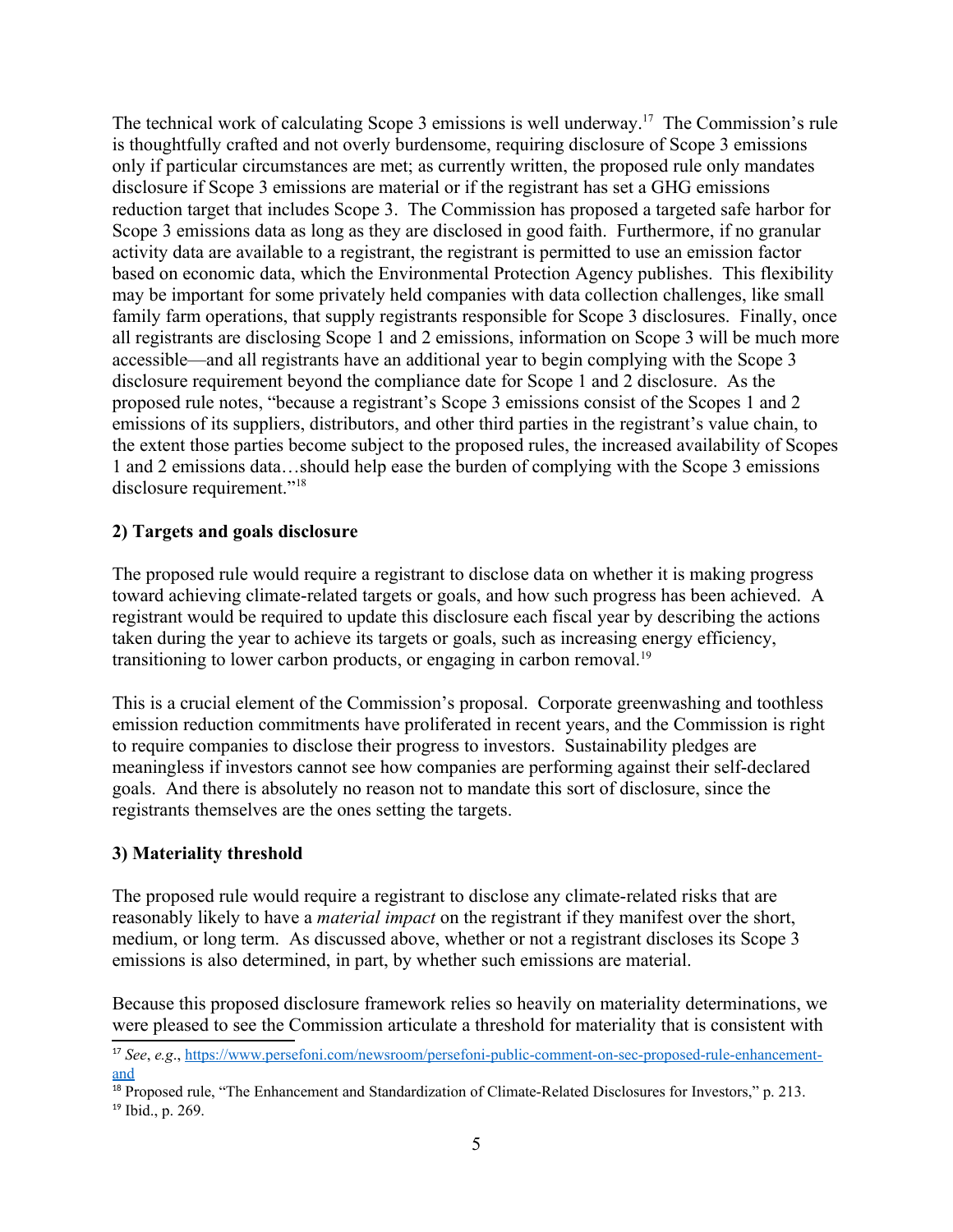precedent and relies on both quantitative and qualitative considerations. As the proposed rule reiterates, a matter is material "if there is a substantial likelihood that a reasonable investor would consider it important when determining whether to buy or sell securities or how to vote."[20](#page-5-1) This comports with the longstanding definition established by the Commission in 17 CFR 240.12b-2 and affirmed by the Supreme Court.

There is little doubt that a *reasonable investor* would consider these disclosures important. Indeed, the market is well ahead of the Commission on this issue. Investors have been saying for years that the status quo of voluntary, piecemeal climate risk disclosure is insufficient. An analysis of hundreds of comments submitted in response to the SEC's 2016 Regulation S-K Concept Release found that more than 90 percent of investors felt voluntary reporting was inadequate to meet their demand for climate-related information. In these comments, investor respondents stressed "the costs to investors of having to rely on less reliable stakeholder-oriented ESG information outside the public filings." Comments from registrants and trade associations, meanwhile, said exactly the opposite, claiming that voluntary sustainability reporting adequately met investor demand for information.[21](#page-5-3) The SEC's mandate is investor protection, not issuer protection, and it is clear where the vast majority of investors land on this issue. The market demands this information, and it is the Commission's job to provide it.

Thank you again for your hard work on this rule, and for considering our recommendations.

<span id="page-5-2"></span><span id="page-5-0"></span>Sincerely,

Brian Schatz United States Senator

Vigalet

Elizabeth Warren United States Senator

Sheldon Whitehouse United States Senator

hivyes d

Sherrod Brown United States Senator

<span id="page-5-1"></span> $20$  Ibid., p. 64.

<span id="page-5-3"></span><sup>&</sup>lt;sup>[21](#page-5-2)</sup> <https://clsbluesky.law.columbia.edu/2019/11/05/is-there-too-much-disclosure/>